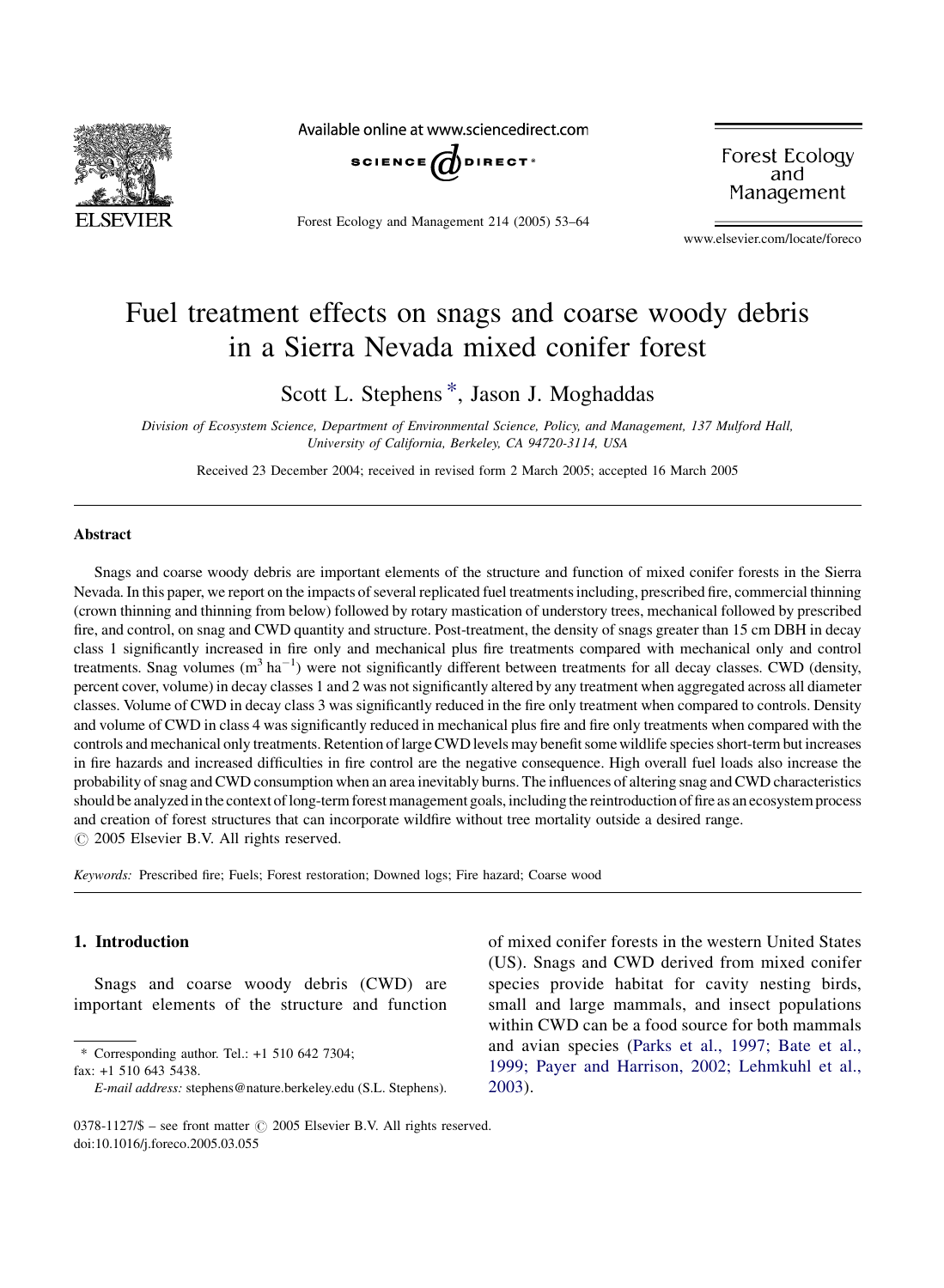On steep slopes, CWD can assist in the stabilization of forest soils, particularly after extensive removal of organic matter by wildfire or management activities ([Brown et al., 2003\)](#page-10-0). The creation and maintenance of appropriate biological legacies (including CWD) is a critical element of forest management strategies that attempt to conserve biodiversity [\(Franklin et al., 2002;](#page-10-0) [Lindenmayer and Franklin, 2002](#page-10-0)). Repeated harvesting of large trees in many western US forests has reduced the amount of large snags and CWD that provide important ecosystem services to many forests.

With respect to fire, the presence of CWD and snags can increase the probability of crowning, torching, and spot fires in forests because of high heat generation during combustion ([Brown et al.,](#page-10-0) [2003; Stephens, 2004\)](#page-10-0). Snags can pose a danger to firefighters during suppression and prescribed burn operations because they can become structurally unsound and fall. CWD can make suppression activities, such as fire line construction, much more difficult ([Brown et al., 2003\)](#page-10-0). In addition, snags and CWD can increase the amount and duration of smoldering combustion, in turn increasing emitted particulate matter and potentially contributing to reduced air quality and visibility in local and regional airsheds [\(Reinhardt et al., 1997](#page-11-0)). Prolonged burnout times of CWD can also increase the severity of soil heating ([Reinhardt et al., 1997\)](#page-11-0).

Several studies have examined the amount, quality, distribution, and rates of decay of CWD and snags in forest ecosystems, though many of these studies were conducted in forests that have experienced fire suppression for much of the 20th century ([Harmon](#page-10-0) [et al., 1987; Spies et al., 1988; Mellen and Ager, 2002;](#page-10-0) [North et al., 2002\)](#page-10-0). Frequent fires have been shown to be a common ecosystem process in California's mixed conifer forests prior to the current era of fire suppression ([Drumm, 1999; Beatty and Taylor,](#page-10-0) [2001; Taylor and Skinner, 2003; Stephens and Collins,](#page-10-0) [2004](#page-10-0)) making the results of contemporary studies difficult to interpret if managers are interested in presettlement levels of CWD and snags.

While some studies provide an overview of fire and CWD ([Skinner, 2002](#page-11-0)) and others concentrate on the effects of fire on CWD dynamics in old-growth forests ([Innes and North, 2004](#page-10-0)), there are currently no published papers which examine the effects of prescribed fire and mechanical fuel treatments on

CWD in second-growth Sierra Nevada mixed conifer forests. In addition, many studies involving CWD are non-replicated and/or do not use an experimental approach with pre- and post-treatment measurements ([Robertson and Bowser, 1999\)](#page-11-0).

An understanding of how fuel treatments affect CWD and snag dynamics will help managers estimate the impacts of restoration treatments in Sierra Nevada mixed conifer forests. This paper reports results from CWD and snag research done using both prescribed fire, mechanical, and combined fuel treatments implemented under the National Fire and Fire Surrogate Study (FFS) ([Weatherspoon, 2000](#page-11-0)). The FFS study has implemented a series of controlled empirical experiments to study the effects of fuel treatments on CWD, vegetation structure, fuel loads, and a suite of other ecological variables at 13 locations across the continental US. In this paper, we report the effects of several fuel treatments on snag and CWD dynamics. The fuel treatments used in this study are being applied to large areas of Sierra Nevada forests. These results reach beyond the discipline of fire behavior and fuels and will help form a basis of how common fire hazard reduction treatments affect forest structure.

The objective of this study is to determine how four different fuel treatments affect snag and CWD structure, density, and volume. The four treatments include: (1) control (no treatment), (2) commercial thinning (crown thinning and thinning from below) followed by rotary mastication of understory trees, (3) prescribed fire, and (4) a combination of commercial thinning, rotary mastication, and prescribed fire. The null hypothesis is that there will be no significant differences ( $p < 0.05$ ) in CWD (density, volume, and cover) and snags (density and volume) between treatments.

## 2. Methods

## 2.1. Study location

The study was conducted in mixed conifer forests in the north-central Sierra Nevada at the University of California Blodgett Forest Research Station (Blodgett Forest), approximately 20 km east of Georgetown, CA. Mixed conifer forests cover approximately 3.2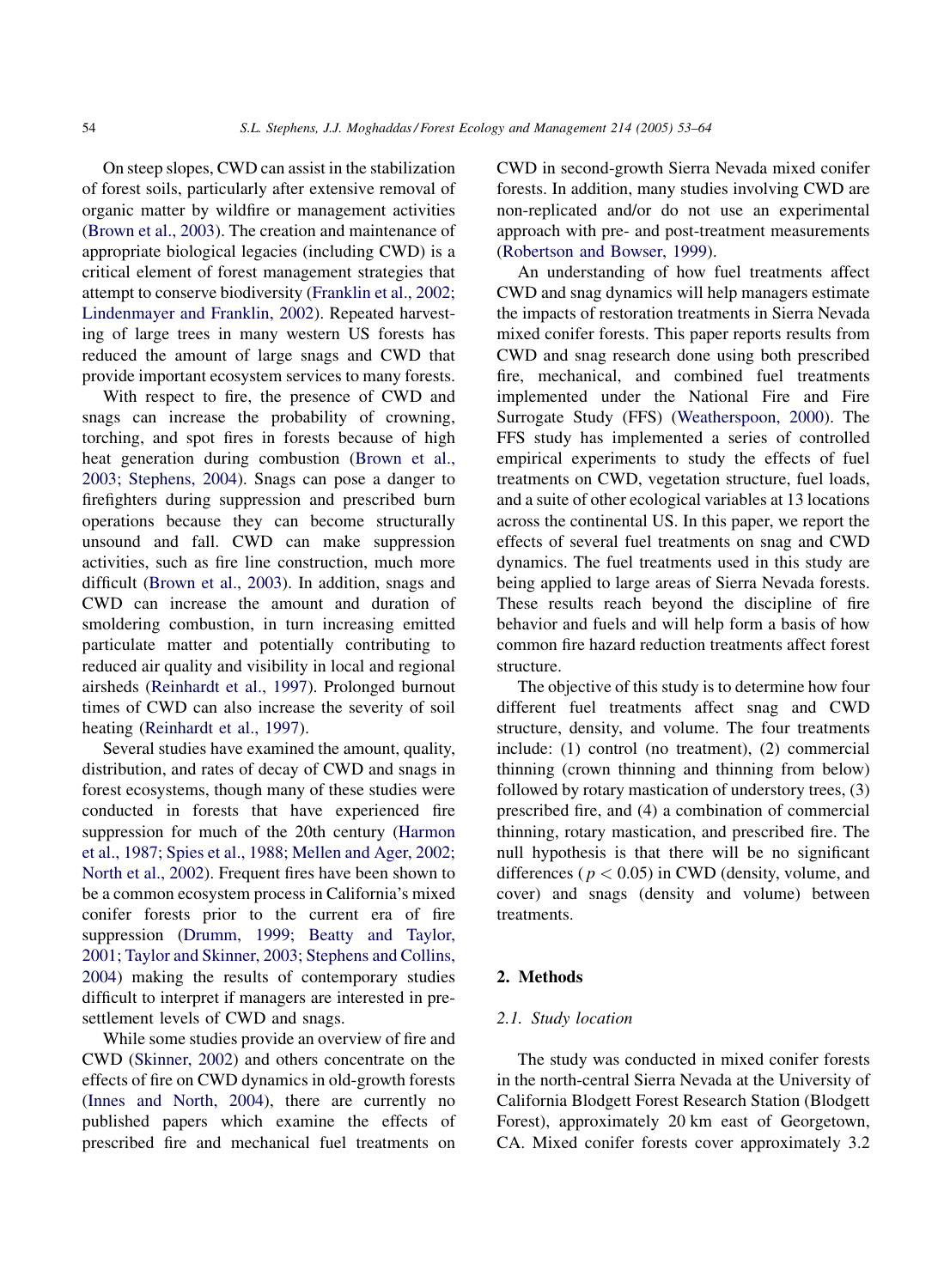million ha (7.8%) of California's total land base ([CDF,](#page-10-0) [2003](#page-10-0)).

Blodgett Forest is located at latitude  $38^{\circ}54'45''N$ , longitude  $120^{\circ}39'27''$ W, between 1100 and 1410 m above sea level, and encompasses an area of 1780 ha. Tree species in this area include sugar pine (Pinus lambertiana Dougl.), ponderosa pine (Pinus ponderosa Laws), white fir (*Abies concolor* Gord. & Glend), incense-cedar (Calocedrus decurrens [Torr.] Floren.), Douglas-fir (Pseudotsuga menziesii (Mirb.) Franco), California black oak (Quercus kelloggii Newb.), tan oak (Lithocarpus densiflorus(Hook. & Arn.) Rehder), bush chinkapin (Chrysolepis sempervirens (Kell.) Hjelmg.), and Pacific madrone (Arbutus menziezii Pursh).

Soils at Blodgett Forest are well-developed, welldrained Haploxeralfs (Alfisols), derived from either andesitic mudflow or granitic/granodiorite parent materials [\(Hart et al., 1992](#page-10-0)). Soils are deep, weathered, sandy-loams overlain by an organic forest floor horizon. Common soil depths range from 85 to 115 cm. Slopes across Blodgett Forest average less than 30%.

Climate at Blodgett Forest is Mediterranean with a summer drought period that extends into the fall. Winter and spring receive the majority of precipitation, which averages 160 cm [\(Stephens and Collins,](#page-11-0) [2004](#page-11-0)). Average temperatures in January range between 0 and  $8^{\circ}$ C. Summer months are mild with average August temperatures between 10 and 29 $\degree$ C, with infrequent summer precipitation from thunderstorms (averaging 4 cm over the summer months from 1960 to 2000) ([Stephens and Collins, 2004\)](#page-11-0).

Fire was a common ecosystem process in the mixed conifer forests of Blodgett Forest before the policy of fire suppression began early in the 20th century. Between 1750 and 1900, median composite fire intervals at the 9–15 ha spatial scale was 4.7 years with a fire return interval range of 4–28 years [\(Stephens and](#page-11-0) [Collins, 2004](#page-11-0)). Forested areas at Blodgett Forest have been repeatedly harvested and subjected to fire suppression for the last 90 years reflecting a management history common to many forests in California ([Laudenslayer and Darr, 1990; Stephens, 2000\)](#page-10-0) and elsewhere in the western US ([Graham et al., 2004\)](#page-10-0).

## 2.2. Treatments

The primary objective of the fuel treatments was to modify stand structure such that 80% of the dominant and co-dominant trees in the post-treatment stand would survive a wildfire modeled under 80th percentile weather conditions ([Weatherspoon, 2000](#page-11-0)). The secondary objective was to create a stand structure that maintained or restored several forest attributes and processes including, but not limited to, snag and CWD abundance and recruitment. To meet these objectives, four different treatments including no treatment (control), mechanical only, mechanical plus fire, and prescribed fire only were each randomly applied (complete randomized design) to 3 of 12 experimental units that varied in size from 14 to 29 ha. Total area for the 12 experimental units was 225 ha. To reduce edge effects from adjoining areas, data collection was restricted to a 10 ha core area in the center of each treatment unit.

Control units received no treatment during the study period (2000–2005). Mechanical only treatment units had a two-stage treatment. In 2001, trees greater than 25 cm in diameter (DBH) were commercially thinned from below to maximize crown spacing while retaining  $28-34 \text{ m}^2 \text{ ha}^{-1}$  of basal area with the goal to produce an even species mix of residual conifers (in some areas an even species mix was not possible because of initial stand composition). Individual trees were cut using a chainsaw and removed with either a rubber tired or track laying skidder. During harvests, hardwoods, primarily California black oak, were coppiced to facilitate their regeneration [\(McDonald](#page-11-0) [and Tappeiner, 1996\)](#page-11-0).

All residual trees were well spaced with little overlap of live crowns in dominant and co-dominant trees. Following the commercial harvest, approximately 90% of understory conifers and hardwoods between 2 and 25 cm DBH were masticated in place using an excavator mounted rotary masticator. Mastication shreds and chips small diameter (2– 25 cm DBH) live and dead trees in place. Masticated material was not removed from the experimental units. The remaining unmasticated understory trees were left in scattered clumps of 0.04–0.20 ha in size.

Mechanical plus fire experimental units underwent the same treatment as mechanical only units, but in addition, they were prescribed burned using a backing fire ([Martin and Dell, 1978](#page-11-0)) after the mechanical treatment was completed. Fire only units were burned with no pre-treatment using strip head-fires ([Martin](#page-11-0) [and Dell, 1978](#page-11-0)), one of the most common ignition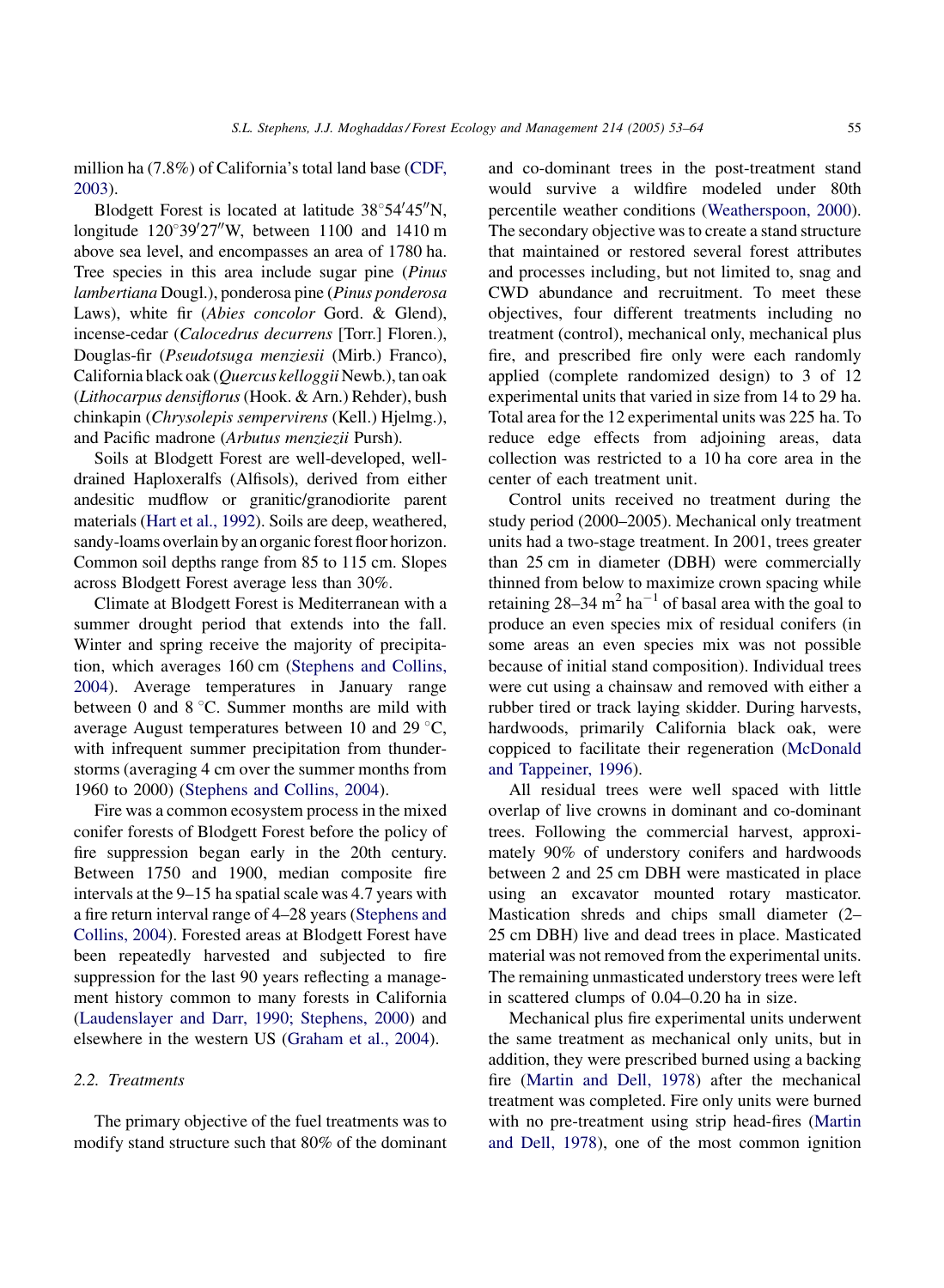patterns used to burn forests in the western US. All prescribed burning was conducted during a short period (10/23/2002–11/6/2002) ([Knapp et al., 2004\)](#page-10-0). Night burning was preferred because relative humidity, air temperature, wind speed, and fuel moistures were within pre-determined levels to produce the desired fire effects. Prescribed fire prescription parameters for temperature, relative humidity, and wind speed were 0–10 °C, >35%, and 0.0–5 km h<sup>-1</sup>, respectively. Desired 10-h fuel stick moisture content was 7–10%.

## 2.3. Field measurements

Before and after treatments, CWD was sampled on a random selection of 10 plots on each of the 12 treatment units (120 plots total). At each plot, a random azimuth was chosen and CWD was measured within a 4 m  $\times$  20 m belt transect [\(Bate et al., 2004\)](#page-10-0). Only logs greater than 1 m in length and with a large end diameter at least 15 cm within the belt transect were measured ([Bate et al., 2004](#page-10-0)). For each qualifying piece, the following attributes were measured: large end diameter, small end diameter, total length, length within plot, and whether or not the mid-point of the piece fell within the plot ([Waddell, 2002\)](#page-11-0). In addition, the decay class ([Waddell, 2002\)](#page-11-0) of each piece was given a classification of 1–5 (sound to rotten) as described in Table 1. For each treatment unit, CWD percent cover per hectare, density per hectare, and volume per hectare  $(m^3 \text{ ha}^{-1})$  were computed using equations described by [Bate et al. \(2004\)](#page-10-0).

Before and after treatment, snags were measured using 0.04-ha circular plots installed on a systematic grid within each treatment unit. Individual plots were placed on a systematic 60 m grid with a random starting point. Plot centers were permanently marked with a pipe and three witness trees were tagged to facilitate plot relocation after treatments. Two hundred and forty plots were inventoried in the 12 experimental units (20 in each experimental unit). Species, DBH, total height, and decay stages 1–5 (Table 1) ([Raphael and Morrison,](#page-11-0) [1987](#page-11-0)) were recorded for all snags greater than 11 cm DBH. Similar information was also recorded for all snags greater than 1.37 m tall on a 0.004-ha nested subplot in each of the circular plots. Snag volume  $(m^3 \text{ ha}^{-1})$  was computed using species specific volume equations described by [Wensel and Olson \(1995\)](#page-11-0). California black oak volumes  $(m^3 \text{ ha}^{-1})$  were computed using equations described by [McDonald \(1982\)](#page-11-0).

Table 1

Classification of the stage of decay for coarse woody logs [\(Waddell, 2002](#page-11-0)) and snags ([Raphael and Morrison, 1987\)](#page-11-0)

| Decay<br>class | Structural<br>integrity                                                             | Wood texture                                                                                           | Wood color                     | Presence of<br>invading<br>roots | Condition of<br>branches and twigs                                                             | Snag description                                                                |
|----------------|-------------------------------------------------------------------------------------|--------------------------------------------------------------------------------------------------------|--------------------------------|----------------------------------|------------------------------------------------------------------------------------------------|---------------------------------------------------------------------------------|
| 1              | Sound                                                                               | Intact, no rot; conks<br>on stem absent                                                                | Original color                 | Absent                           | If branches present,<br>fine twigs still attached<br>with tight bark                           | Needles present; twigs<br>present; greater than 20<br>limbs at least 1 m long   |
| 2              | Heartwood sound.<br>sapwood somewhat<br>decayed                                     | Mostly intact; sapwood<br>partly soft and starting<br>to decay; wood cannot<br>be pulled apart by hand | Original color                 | Absent                           | If branches present,<br>many fine twigs gone;<br>fine twigs still present<br>have peeling bark | Needles absent; twigs<br>present; greater than<br>20 limbs at least<br>1 m long |
| 3              | Heartwood sound;<br>log supports its<br>weight                                      | Large, hard pieces<br>sapwood can be pulled<br>apart by hand                                           | Red-brown or<br>original color | Present in<br>sapwood<br>only    | Large branch stubs<br>will not pull out                                                        | Needles absent; twigs<br>absent; greater than 20<br>limbs at least 1 m long     |
| 4              | Heartwood rotten;<br>log does not support<br>its weight, but shape<br>is maintained | Soft, small, blocky<br>pieces; metal pin can<br>push apart heartwood                                   | Red-brown or<br>light brown    | Present<br>throughout<br>log     | Large branch stubs<br>pull out easily                                                          | Needles absent; twigs<br>absent; $1-19$ limbs at<br>least $1-m$ long            |
| 5              | No structural<br>integrity; no longer<br>maintains shape                            | Soft, powdery<br>when dry                                                                              | Red-brown to<br>dark brown     | Present<br>throughout<br>log     | Branch stubs and<br>pitch pockets have<br>rotted away                                          | Needles present; twigs<br>present; zero limbs at<br>least 1 m long              |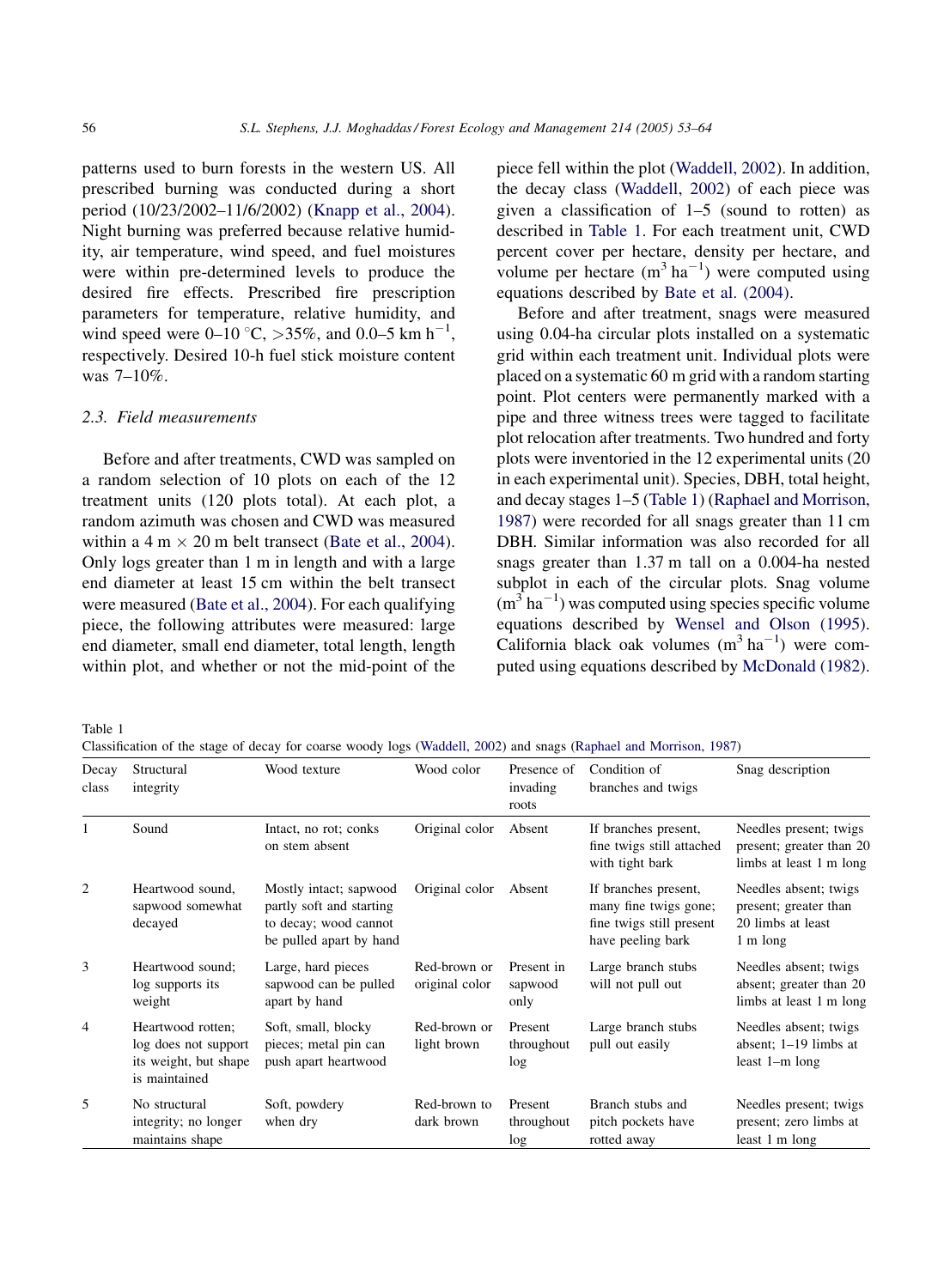Average pre-treatment vegetation structure (standard error) for all trees greater than 2.5 cm DBH at Blodgett Forest Research Station, CA

|                                      | Control | S.E. | Mechanical<br>only | S.E.  | Mechanical<br>and fire | S.E.  | Fire only | S.E. |
|--------------------------------------|---------|------|--------------------|-------|------------------------|-------|-----------|------|
| Basal area $(m^2 ha^{-1})$           | 55.1    | 3.1  | 51.9               | 2.0   | 55.1                   |       | 49.4      | 2.2  |
| Trees $ha^{-1}$                      | 1100.9  | 67.3 | 972.0              | 226.2 | 823.3                  | 187.3 | 850.1     | 16.8 |
| Average quadratic mean diameter (cm) | 25.3    | 0.7  | 27.3               | 3.4   | 30.3                   | 3.2   | 27.2      | 0.5  |
| Tree height $(m)$                    | 15.6    | 0.8  | 16.7               | 1.1   | 16.5                   | 1.2   | 15.8      | 0.5  |
| Tree height to crown base (m)        | 7.6     | 0.6  | 7.9                | 0.6   | 7.8                    | 0.8   | 6.8       | 0.4  |
| Percent canopy cover                 | 69      | 6.0  | 66                 | 4.0   | 63                     | 5.0   | 68        | 1.0  |

Mean values in a row followed by the same letter are not significantly different ( $p < 0.05$ )

#### 2.4. Data analysis

Analysis of covariance (ANCOVA) was used to determine if significant differences ( $p < 0.05$ ) existed in snag density and volume  $(m<sup>3</sup>)$  per hectare and CWD volume  $(m^3)$ , density, and cover per hectare ([Miliken and Johnson, 2002\)](#page-11-0). Statistical analysis was preformed at  $n = 3$  (three replicates of four treatments). Frequency distributions for all variables were right skewed, and therefore, were log transformed to meet assumptions of parametric statistical tests [\(Zar, 1999](#page-11-0)). Pre-treatment data collected on CWD and snag characteristics were included in the model as a covariate. Snags were analyzed by decay classes 1–5 [\(Raphael and Morrison, 1987](#page-11-0)) and by size classes condensed from size classes used by [Laudenslayer \(1999\)](#page-10-0). If a significant difference was detected, a Tukey–Kramer HSD test was performed to determine which treatments were different from another ([Zar, 1999](#page-11-0)). The Jump Statistical Software package [\(Sall et al., 2001](#page-11-0)) was used in all analyses.

# 3. Results

There was no significant difference in experimental unit forest structure prior to treatment implementation (Table 2). There was no significant difference in pretreatment density and volume for CWD or snags (Tables 3 and 4). Post-treatment density of snags greater than 15 cm DBH in decay class 1 significantly increased in fire only and mechanical plus fire treatments compared with mechanical and control

Table 3

Pre-treatment density (ha<sup>-1</sup>) and volume (m<sup>3</sup> ha<sup>-1</sup>) of snags greater than 15 cm DBH by decay class in mixed conifer forests at Blodgett Forest

| Decay class       | Control | S.E. | Mechanical only | S.E. | Mechanical and fire | S.E. | Fire only | S.E. |
|-------------------|---------|------|-----------------|------|---------------------|------|-----------|------|
| Density           |         |      |                 |      |                     |      |           |      |
|                   | 10.3    | 5.4  | 22.2            | 10.6 | 23.8                | 3.4  | 3.8       | 3.8  |
| 2                 | 11.2    | 2.6  | 15.8            | 5.6  | 11.9                | 1.9  | 7.8       | 2.6  |
| 3                 | 5.9     | 1.6  | 7.1             | 2.3  | 9.3                 | 2.7  | 2.8       | 1.6  |
|                   | 0.0     | 0.0  | 1.9             | 1.0  | 2.4                 | 0.6  | 5.6       | 3.3  |
| 5                 | 0.0     | 0.0  | 0.0             | 0.0  | 0.0                 | 0.0  | 0.6       | 0.6  |
| All decay classes | 27.5    | 8.9  | 47.0            | 13.7 | 47.6                | 4.3  | 20.7      | 10.6 |
| Volume            |         |      |                 |      |                     |      |           |      |
|                   | 0.9     | 0.6  | 14.2            | 5.7  | 11.4                | 8.0  | 1.8       | 1.8  |
| $\overline{c}$    | 2.6     | 1.3  | 5.1             | 2.3  | 1.2                 | 0.1  | 1.2       | 0.5  |
| 3                 | 2.0     | 0.4  | 5.3             | 2.2  | 6.6                 | 2.5  | 1.1       | 1.1  |
| 4                 | 0.0     | 0.0  | 0.1             | 0.1  | 0.5                 | 0.3  | 0.8       | 0.6  |
| 5                 | 0.0     | 0.0  | 0.0             | 0.0  | 0.0                 | 0.0  | 0.1       | 0.1  |
| All decay classes | 5.6     | 1.2  | 24.7            | 6.8  | 19.7                | 6.5  | 5.0       | 4.0  |

Mean values in a row followed by the same letter are not significantly different ( $p < 0.05$ ). S.E.: standard error of the mean.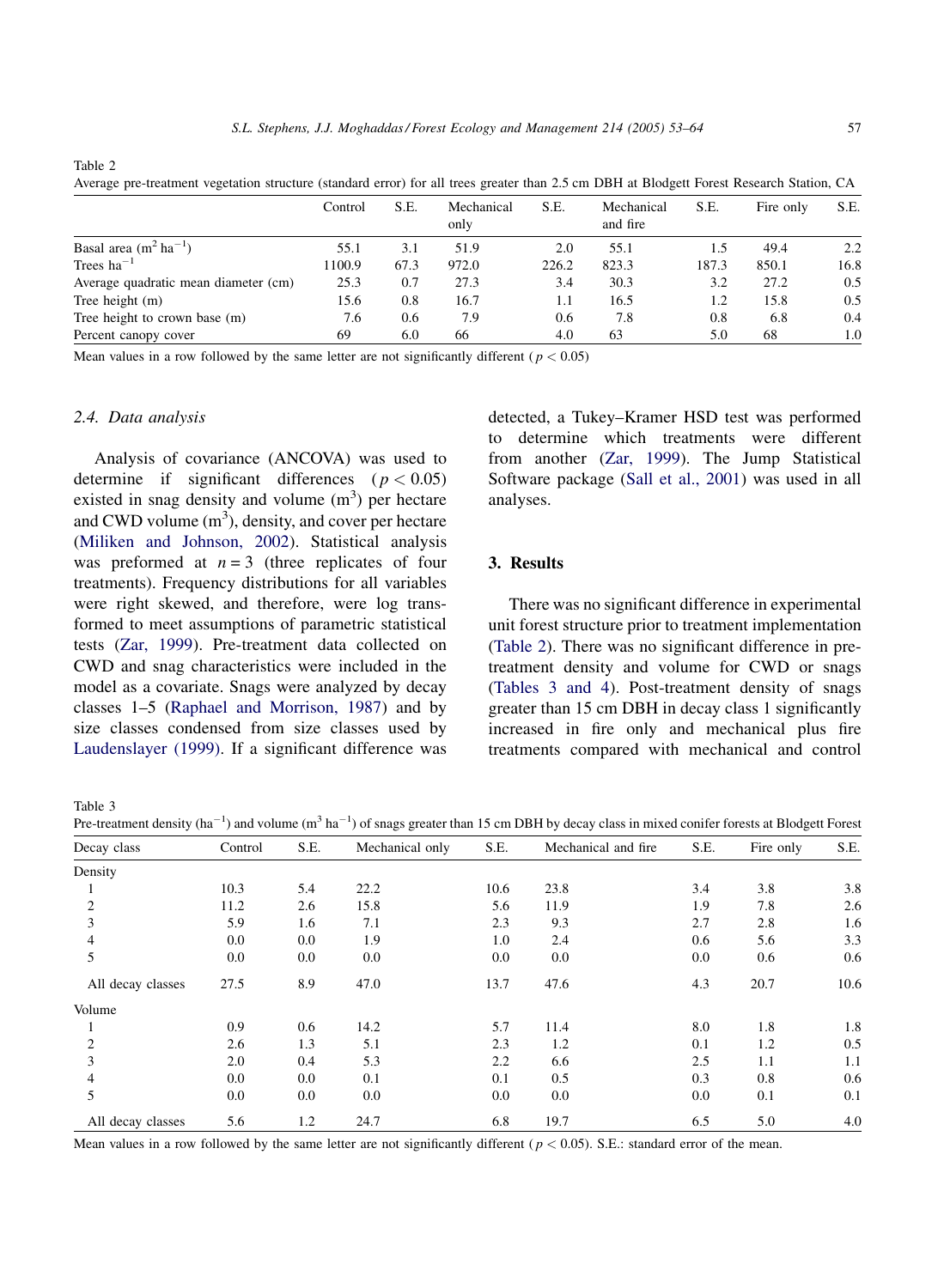<span id="page-5-0"></span>Pre-treatment density (pieces) ha<sup>-1</sup>, percent cover (ha<sup>-1</sup>), and volume (m<sup>3</sup> ha<sup>-1</sup>) of CWD by decay class in mixed conifer forests at Blodgett Forest

| Decay class       | Control | S.E. | Mechanical only | S.E. | Mechanical and fire | S.E. | Fire only | S.E. |
|-------------------|---------|------|-----------------|------|---------------------|------|-----------|------|
| Density           |         |      |                 |      |                     |      |           |      |
|                   | 54.2    | 22.1 | 20.8            | 4.2  | 20.8                | 4.2  | 45.8      | 25.4 |
| $\overline{c}$    | 45.8    | 25.4 | 45.8            | 22.1 | 66.7                | 15.0 | 54.2      | 15.0 |
| 3                 | 58.3    | 22.1 | 79.2            | 4.2  | 91.7                | 16.7 | 66.7      | 4.2  |
| 4                 | 25.0    | 0.0  | 58.3            | 23.2 | 33.3                | 8.3  | 70.8      | 8.3  |
| 5                 | 4.2     | 4.2  | 16.7            | 4.2  | 4.2                 | 4.2  | 16.7      | 4.2  |
| All decay classes | 187.5   | 21.7 | 220.8           | 39.8 | 216.7               | 44.1 | 254.2     | 23.2 |
| Percent cover     |         |      |                 |      |                     |      |           |      |
|                   | 0.5     | 0.2  | 0.2             | 0.1  | 0.2                 | 0.1  | 0.3       | 0.2  |
| 2                 | 0.5     | 0.2  | 0.9             | 0.4  | 0.6                 | 0.2  | 0.4       | 0.2  |
| 3                 | 0.7     | 0.2  | 0.5             | 0.1  | 0.8                 | 0.0  | 0.7       | 0.1  |
| 4                 | 0.3     | 0.1  | 0.4             | 0.1  | 0.3                 | 0.2  | 0.7       | 0.1  |
| 5                 | 0.0     | 0.0  | 0.3             | 0.1  | 0.2                 | 0.1  | 0.2       | 0.1  |
| All decay classes | 2.0     | 0.3  | 2.3             | 0.4  | 2.2                 | 0.5  | 2.3       | 0.3  |
| Volume            |         |      |                 |      |                     |      |           |      |
|                   | 8.5     | 5.2  | 3.6             | 1.6  | 2.5                 | 1.7  | 5.3       | 3.9  |
| $\boldsymbol{2}$  | 13.9    | 10.2 | 23.4            | 11.2 | 10.2                | 3.0  | 7.4       | 3.2  |
| 3                 | 18.7    | 4.9  | 10.2            | 3.2  | 17.5                | 3.8  | 12.2      | 2.3  |
| 4                 | 10.9    | 4.8  | 7.9             | 2.7  | 6.5                 | 3.6  | 16.6      | 1.3  |
| 5                 | 0.1     | 0.1  | 6.3             | 2.1  | 15.3                | 7.7  | 11.1      | 8.4  |
| All decay classes | 52.3    | 15.2 | 51.5            | 10.5 | 52.0                | 11.2 | 52.7      | 3.4  |

Mean values in a row followed by the same letter are not significantly different ( $p < 0.05$ ). S.E.: standard error of the mean.

treatments (Table 5). Densities of snags in all other decay classes were not significantly different between treatments (Table 5). Pre-treatment covariates were not significant in this analysis.

Snag volumes  $(m^3 \text{ ha}^{-1})$  were not significantly different between treatments for all decay classes (Table 5). Volumes and densities of snags in decay classes 4 and 5 (greater than 15 cm DBH) were present

Table 5

Post-treatment density (ha<sup>-1</sup>) and volume (m<sup>3</sup> ha<sup>-1</sup>) of snags greater than 15 cm DBH by decay class in mixed conifer forests at Blodgett Forest

| Decay class       | Control | S.E. | Mechanical only | S.E. | Mechanical and fire | S.E. | Fire only         | S.E. |
|-------------------|---------|------|-----------------|------|---------------------|------|-------------------|------|
| Density           |         |      |                 |      |                     |      |                   |      |
|                   | 7.1a    | 1.5  | 3.9a            | 2.1  | 20.7 <sub>b</sub>   | 2.6  | 20.3 <sub>b</sub> | 1.9  |
| 2                 | 15.7    | 10.7 | 10.8            | 6.5  | 4.7                 | 4.7  | 6.4               | 0.6  |
| 3                 | 5.8     | 3.3  | 1.8             | 1.0  | 1.9                 | 1.0  | 1.7               | 0.9  |
|                   | 0.9     | 0.9  | 0.5             | 0.5  | 0.0                 | 0.0  | 0.6               | 0.6  |
| 5                 | 0.0     | 0.0  | 0.5             | 0.5  | 0.7                 | 0.7  | 0.0               | 0.0  |
| All decay classes | 29.5    | 12.1 | 17.6            | 6.4  | 28.0                | 7.2  | 29.0              | 3.6  |
| Volume            |         |      |                 |      |                     |      |                   |      |
|                   | 5.5     | 3.9  | 3.4             | 2.6  | 25.0                | 17.4 | 7.5               | 5.0  |
| $\overline{c}$    | 1.9     | 0.9  | 3.2             | 1.6  | 0.6                 | 0.6  | 0.7               | 0.6  |
| 3                 | 1.5     | 0.7  | 4.6             | 2.3  | 0.5                 | 0.4  | 0.2               | 0.2  |
| 4                 | 0.1     | 0.1  | 0.1             | 0.1  | 0.0                 | 0.0  | 0.0               | 0.0  |
| 5                 | 0.0     | 0.0  | 0.2             | 0.2  | 0.0                 | 0.0  | 0.0               | 0.0  |
| All decay classes | 9.0     | 2.6  | 11.4            | 1.5  | 26.1                | 16.9 | 8.4               | 5.4  |

Mean values in a row followed by the same letters (a and b) are not significantly different ( $p < 0.05$ ). S.E.: standard error of the mean.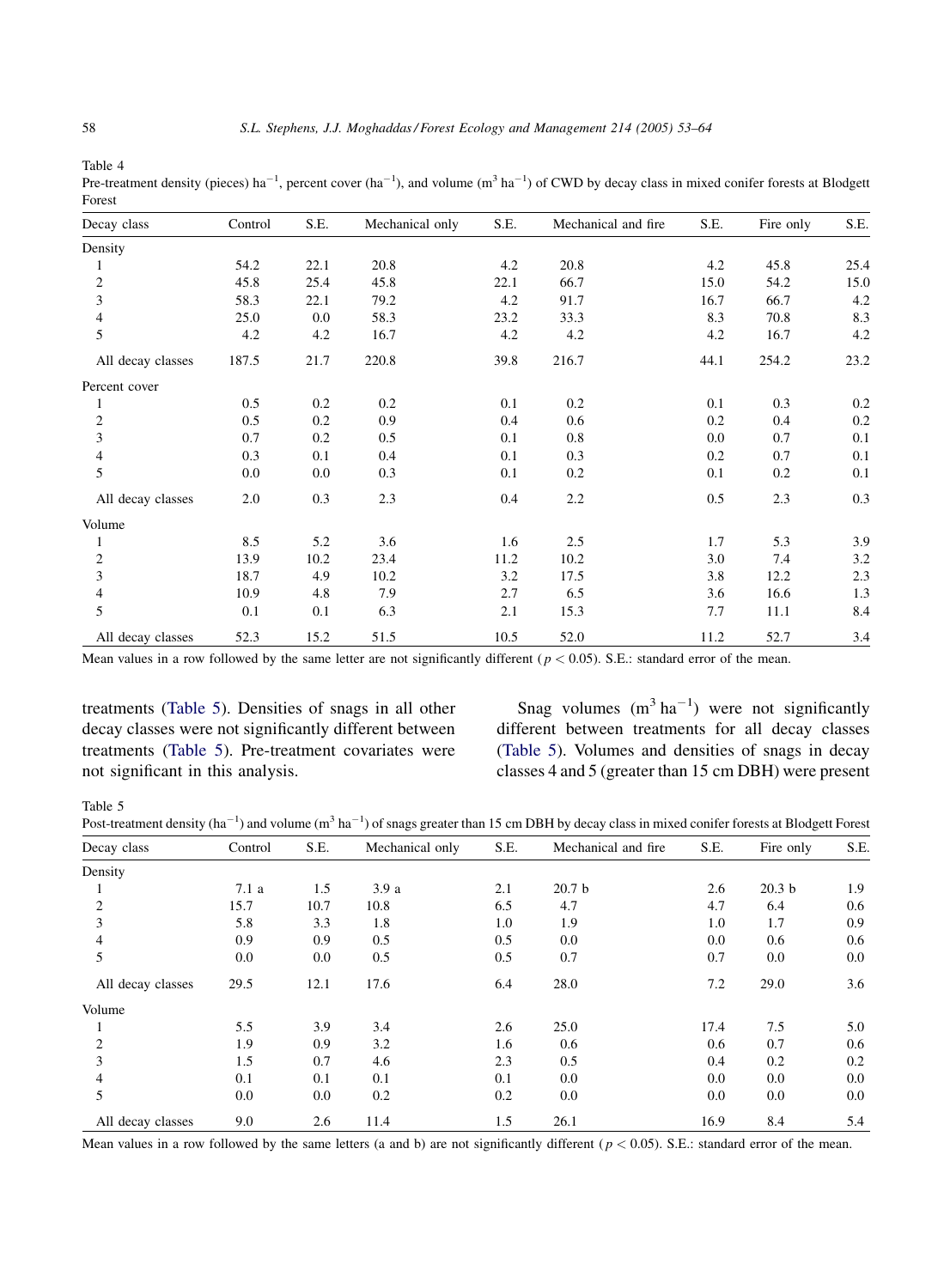<span id="page-6-0"></span>Post-treatment density (ha<sup>-1</sup>) and volume (m<sup>3</sup> ha<sup>-1</sup>) of hard snags (decay classes 1–3) by diameter class in mixed conifer forests at Blodgett Forest

| Diameter class (cm) | Control   | S.E. | Mechanical only   | S.E. | Mechanical and fire. | S.E. | Fire only | S.E. |
|---------------------|-----------|------|-------------------|------|----------------------|------|-----------|------|
| Density             |           |      |                   |      |                      |      |           |      |
| $1 - 14.9$          | 105.4a    | 41.7 | 10.9 <sub>b</sub> | 9.2  | 37.8 ab              | 29.5 | 322.0 a   | 68.8 |
| $15 - 29.9$         | $20.2$ ab | 10.5 | 8.8 b             | 4.6  | 19.1 ab              | 4.6  | 26.5a     | 2.6  |
| $30 - 44.9$         | 5.3       | 1.7  | 2.6               | 1.3  | 1.5                  | 1.5  | 1.3       | 1.3  |
| $45 - 59.9$         | 0.9       | 0.9  | 3.2               | 0.8  | 4.6                  | 3.1  | 0.0       | 0.0  |
| $60+$               | 0.7       | 0.7  | 1.8               | 1.0  | 1.0                  | 1.0  | 0.6       | 0.6  |
| $15+$               | 28.6      | 12.5 | 16.5              | 6.6  | 27.3                 | 7.6  | 28.4      | 3.2  |
| Volume              |           |      |                   |      |                      |      |           |      |
| $1 - 14.9$          | $0.7$ ab  | 0.1  | 0.1 <sub>b</sub>  | 0.1  | 0.5 <sub>b</sub>     | 0.1  | 1.6a      | 0.5  |
| $15 - 29.9$         | 1.7       | 0.8  | 1.0               | 0.6  | 2.9                  | 0.3  | 3.8       | 0.9  |
| $30 - 44.9$         | 2.3       | 1.0  | 1.1               | 0.6  | 0.9                  | 0.9  | 0.3       | 0.3  |
| $45 - 59.9$         | 0.5       | 0.5  | 4.4               | 2.0  | 5.7                  | 3.0  | 0.0       | 0.0  |
| $60+$               | 4.1       | 4.1  | 4.6               | 2.3  | 16.4                 | 16.4 | 4.3       | 4.3  |
| $15+$               | 8.9       | 2.7  | 11.1              | 1.5  | 26.1                 | 16.9 | 8.4       | 5.4  |

Mean values in a row followed by the same letters (a and b) are not significantly different ( $p < 0.05$ ). S.E.: standard error of the mean.

in relatively low numbers across all treatments, including the controls, and were not significantly changed by treatments ([Table 5](#page-5-0)).

When snags were analyzed by diameter class, hard snag (decay classes 1–3 combined) density increased in the 1–15 cm and 15–30 cm diameter classes in fire only treatments compared with the mechanical only treatment (Table 6). Snag density in the 1–15 cm size class significantly decreased in the mechanical only treatment when compared with the control (Table 6). The

Table 7

Post-treatment density (pieces) ha<sup>-1</sup>, percent cover (ha<sup>-1</sup>), and volume (m<sup>3</sup> ha<sup>-1</sup>) of CWD by decay class in mixed conifer forests at Blodgett Forest

| Decay class       | Control   | S.E. | Mechanical only | S.E. | Mechanical and fire | S.E. | Fire only         | S.E. |
|-------------------|-----------|------|-----------------|------|---------------------|------|-------------------|------|
| Density           |           |      |                 |      |                     |      |                   |      |
| 1                 | 16.7      | 8.3  | 70.8            | 29.2 | 20.8                | 11.0 | 4.2               | 4.2  |
| $\sqrt{2}$        | 70.8      | 33.4 | 104.2           | 16.7 | 41.7                | 29.2 | 37.5              | 0.0  |
| 3                 | 79.2 ab   | 23.2 | 66.7 a          | 4.2  | 8.3 ab              | 8.3  | 4.2 <sub>b</sub>  | 4.2  |
| $\overline{4}$    | 62.5a     | 19.1 | 58.3 a          | 11.0 | 0.0 <sub>b</sub>    | 0.0  | 0.0 <sub>b</sub>  | 0.0  |
| 5                 | $25.0$ ab | 12.5 | 33.0 a          | 8.3  | $0.0$ ab            | 0.0  | 0.0 <sub>b</sub>  | 0.0  |
| All decay classes | 254.2 a   | 27.4 | 333.3 a         | 32.6 | 70.8 b              | 33.4 | 45.8 <sub>b</sub> | 4.2  |
| Percent cover     |           |      |                 |      |                     |      |                   |      |
|                   | 0.1       | 0.0  | 0.3             | 0.2  | 0.3                 | 0.1  | 0.2               | 0.2  |
| $\boldsymbol{2}$  | 0.5       | 0.1  | 0.6             | 0.1  | 0.3                 | 0.3  | 0.2               | 0.0  |
| $\mathfrak{Z}$    | 1.1       | 0.6  | 0.4             | 0.2  | 0.2                 | 0.0  | 0.0               | 0.0  |
| $\overline{4}$    | 1.0a      | 0.4  | $0.6$ ab        | 0.2  | 0.0 <sub>b</sub>    | 0.0  | 0.0 <sub>b</sub>  | 0.0  |
| 5                 | 0.1       | 0.1  | 0.4             | 0.2  | 0.1                 | 0.1  | 0.0               | 0.0  |
| All decay classes | 2.8a      | 0.6  | $2.3$ ab        | 0.5  | $0.8$ ab            | 0.5  | 0.4 <sub>b</sub>  | 0.1  |
| Volume            |           |      |                 |      |                     |      |                   |      |
| 1                 | 1.2       | 0.6  | 4.4             | 2.3  | 7.5                 | 3.5  | 5.9               | 5.5  |
| $\overline{c}$    | 8.2       | 2.1  | 8.6             | 2.3  | 10.6                | 9.6  | 3.2               | 1.4  |
| 3                 | 48.7 a    | 28.9 | $10.6$ ab       | 5.3  | 5.8 ab              | 2.6  | 0.7 <sub>b</sub>  | 0.7  |
| $\overline{4}$    | 37.9 a    | 22.3 | 14.8 a          | 5.6  | 0.0 <sub>b</sub>    | 0.0  | 0.0 <sub>b</sub>  | 0.0  |
| 5                 | 1.5       | 1.1  | 16.7            | 9.0  | 4.7                 | 4.7  | 0.0               | 0.0  |
| All decay classes | 97.4 a    | 23.1 | 55.1 a          | 15.9 | 28.6 ab             | 17.3 | 9.8 <sub>b</sub>  | 4.7  |

Mean values in a row followed by the same letters (a and b) are not significantly different ( $p < 0.05$ ). S.E.: standard error of the mean.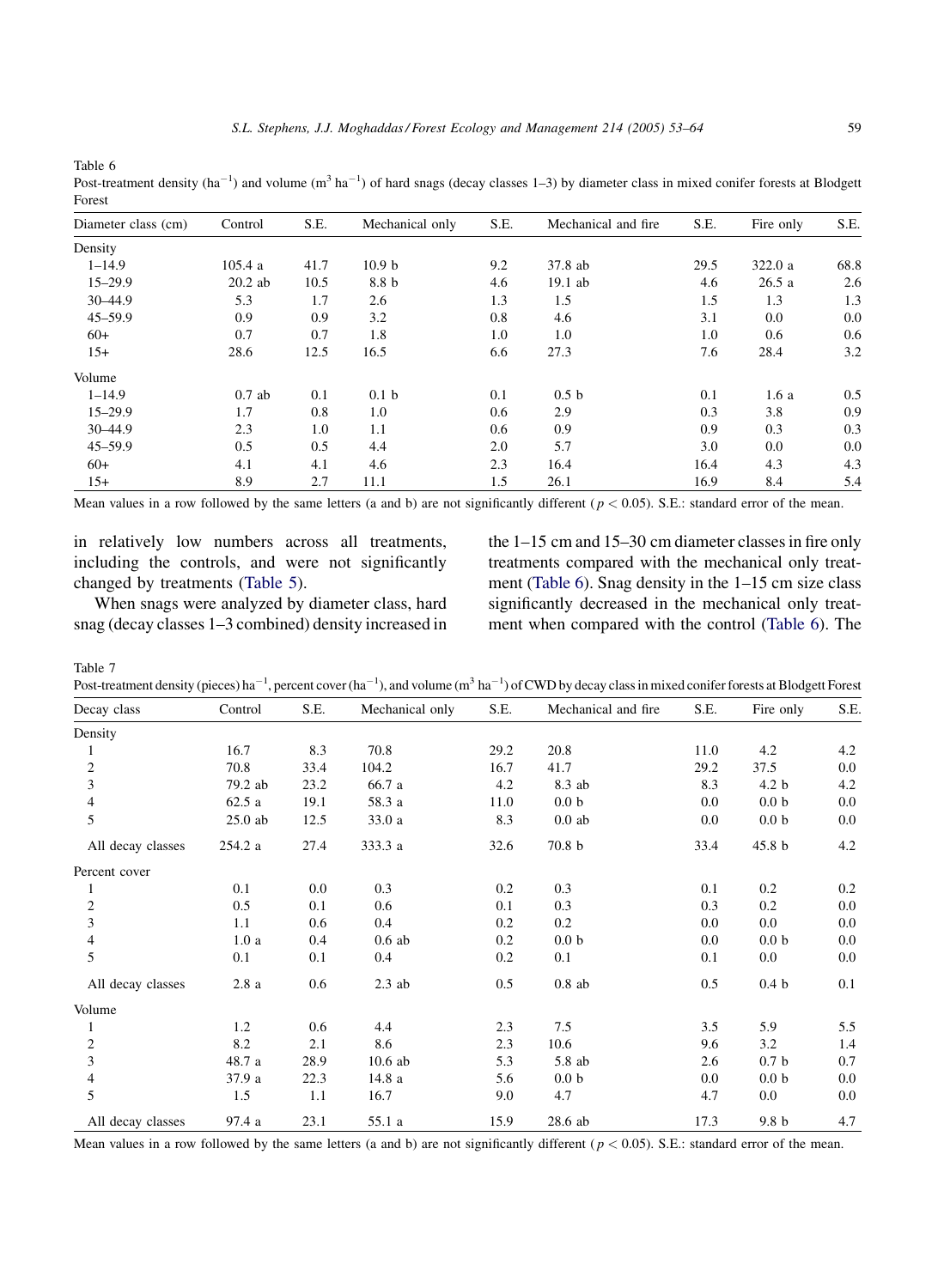only significant change in snag volume  $(m^3 \text{ ha}^{-1})$  was an increase in the density of 1–15 cm DBH hard snags in the fire only units when compared with the mechanical only and mechanical plus fire treatments ([Table 6](#page-6-0)).

By all metrics (density, percent cover, volume), CWD in decay classes 1 and 2 was not significantly altered by any of the treatments when aggregated across all diameter classes ([Table 5](#page-5-0)). Volume of CWD in decay class 3 was significantly reduced in the fire only treatment when compared with control [\(Table 7\)](#page-6-0). In terms of density, there was significantly less decay class 3 CWD in the fire only treatment when compared with mechanical only treatment [\(Table 7\)](#page-6-0).

CWD in decay class 4 (density, volume) was significantly reduced in mechanical plus fire and fire only treatments when compared with controls and mechanical only treatments [\(Table 7](#page-6-0)). Percent cover of decay class 4 CWD was significantly lower in both burn treatments compared with the control [\(Table 7\)](#page-6-0). Density of CWD in decay class 5 was significantly reduced in the fire only treatment when compared with mechanically only treatment ([Table 7\)](#page-6-0). For all decay classes (1– 5) combined, CWD density was significantly reduced in areas treated with fire (fire only and mechanical plus fire) when compared with non-burn treatments ([Table 7](#page-6-0)). CWD for all decay classes combined in the fire only treatment was significantly lower than the control in terms of percent cover and volume [\(Table 7\)](#page-6-0).

For CWD with a large end diameter of 15–30 cm in decay classes 1–3, volume per hectare was significantly reduced in units treated with fire when compared with controls (Table 8). CWD in decay classes 4 and 5 for the same diameter and decay classes, density was significantly reduced in units treated with fire when compared with control and mechanical only treatments ([Table 9\)](#page-8-0). CWD 30– 45 cm in diameter in decay classes 1–3 was not significantly altered by any treatment (Table 8). CWD in decay classes 4 and 5 for the same diameter class (30–45 cm diameter), density was reduced in the mechanical plus fire treatment when compared with mechanical only [\(Table 9\)](#page-8-0).

There were no significant changes in CWD in the 45–60 cm diameter class in terms of density and volume per hectare for all decay classes (Tables 8 and 9). There was no significant change in any CWD metric in any decay class for materials greater than 60 cm diameter (Tables 8 and 9). Overall, total CWD in decay classes 1–3 with a large end diameter greater than or equal to 15 cm were unchanged in terms of volume, though density was lower in the fire only treatment when compared with mechanical only treatment (Table 8). CWD density greater than or equal to 15 cm in diameter in decay classes 4 and 5 was significantly reduced in burn treatments (fire only and mechanical plus fire) when compared with non-burn treatments [\(Table 7](#page-6-0)). CWD in decay classes 4 and 5 in the fire only treatment was significantly reduced in terms of volume per hectare ([Table 9\)](#page-8-0) when compared with mechanical only and control treatments.

Table 8

Density  $(ha^{-1})$  and volume  $(m^3 h a^{-1})$  of coarse woody debris by diameter class (decay classes 1–3) combined in mixed conifer forests at Blodgett Forest

| Diameter class (cm) | Control  | S.E. | Mechanical only | S.E. | Mechanical and fire. | S.E. | Fire only         | S.E. |
|---------------------|----------|------|-----------------|------|----------------------|------|-------------------|------|
| Density             |          |      |                 |      |                      |      |                   |      |
| $15 - 30$           | 145.8    | 43.6 | 200.0           | 19.1 | 58.3                 | 27.4 | 37.5              | 12.5 |
| $30 - 45$           | 16.7     | 16.7 | 37.5            | 0.0  | 4.2                  | 4.2  | 8.3               | 8.3  |
| $45 - 60$           | 0.0      | 0.0  | 0.0             | 0.0  | 8.3                  | 8.3  | 0.0               | 0.0  |
| $60+$               | 4.2      | 4.2  | 4.2             | 4.2  | 0.0                  | 0.0  | 0.0               | 0.0  |
| $15+$               | 166.7 ab | 41.1 | 241.7 a         | 18.2 | $70.8$ ab            | 33.4 | 45.8 <sub>b</sub> | 4.2  |
| Volume              |          |      |                 |      |                      |      |                   |      |
| $15 - 30$           | 1.0a     | 2.6  | 0.6ab           | 3.4  | 0.0 <sub>b</sub>     | 1.6  | 0.0 <sub>b</sub>  | 0.7  |
| $30 - 45$           | 3.3      | 1.7  | 6.7             | 1.6  | 1.6                  | 0.9  | 1.9               | 1.9  |
| $45 - 60$           | 3.9      | 3.9  | 0.0             | 0.0  | 16.5                 | 13.5 | 5.4               | 5.4  |
| $60+$               | 39.3     | 30.0 | 2.4             | 2.4  | 3.2                  | 3.3  | 0.0               | 0.0  |
| $15+$               | 58.0     | 30.4 | 23.6            | 6.8  | 23.9                 | 12.6 | 9.8               | 4.7  |

Mean values in a row followed by the same letters (a and b) are not significantly different ( $p < 0.05$ ). S.E.: standard error of the mean.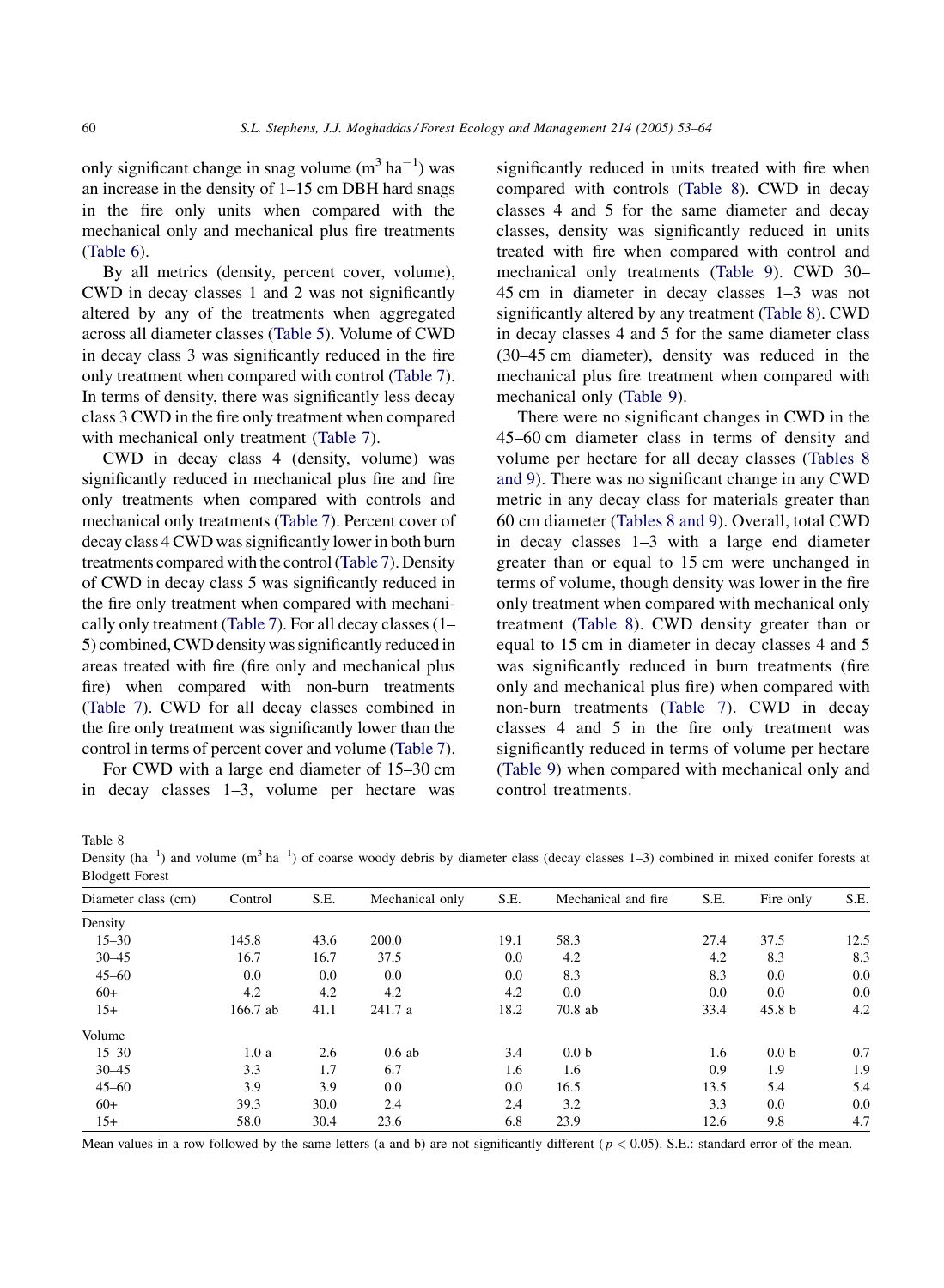<span id="page-8-0"></span>Density  $(ha^{-1})$  and volume  $(m^3 \, ha^{-1})$  of coarse woody debris by diameter class (decay classes 4 and 5) combined in mixed conifer forests at Blodgett Forest

| --- <i>-</i> --------- |         |      |                 |      |                      |         |                  |      |
|------------------------|---------|------|-----------------|------|----------------------|---------|------------------|------|
| Diameter class (cm)    | Control | S.E. | Mechanical only | S.E. | Mechanical and fire. | S.E.    | Fire only        | S.E. |
| Density                |         |      |                 |      |                      |         |                  |      |
| $15 - 30$              | 62.5a   | 26.1 | 58.3 a          | 8.3  | 0.0 <sub>b</sub>     | 0.0     | 0.0 <sub>b</sub> | 0.0  |
| $30 - 45$              | 8.3 ab  | 4.2  | 25a             | 12.5 | 0.0 <sub>b</sub>     | $0.0\,$ | $0.0$ ab         | 0.0  |
| $45 - 60$              | 0.0     | 0.0  | 4.2             | 4.2  | 0.0                  | $0.0\,$ | 0.0              | 0.0  |
| $60+$                  | 16.7    | 16.7 | 4.2             | 4.2  | 0.0                  | 0.0     | $0.0\,$          | 0.0  |
| $15+$                  | 87.5 a  | 14.5 | 91.7 a          | 15.0 | 0.0 <sub>b</sub>     | $0.0\,$ | 0.0 <sub>b</sub> | 0.0  |
| Volume                 |         |      |                 |      |                      |         |                  |      |
| $15 - 30$              | 5.1     | 4.2  | 3.0             | 1.5  | 0.0                  | 0.0     | 0.0              | 0.0  |
| $30 - 45$              | 5.0     | 2.6  | 8.5             | 4.3  | 0.0                  | 0.0     | 0.0              | 0.0  |
| $45 - 60$              | 1.5     | 1.5  | 8.6             | 4.9  | 0.0                  | 0.0     | 0.0              | 0.0  |
| $60+$                  | 1.6     | 1.6  | 1.2             | 1.0  | 5.5                  | 2.8     | 4.7              | 4.7  |
| $15+$                  | 39.4 ab | 21.4 | 31.5 ab         | 14.4 | 4.7 abc              | 4.7     | 0.0c             | 0.0  |
|                        |         |      |                 |      |                      |         |                  |      |

Mean values in a row followed by the same letters (a–c) are not significantly different ( $p < 0.05$ ). S.E.: standard error of the mean.

## 4. Discussion

Recruitment and removal of snags and CWD are of concern to managers when planning treatments including prescribed burning and thinning because of their importance as habitat elements and their contribution to fire hazards. The density of snags 1–15 cm DBH in decay classes 1–3 was significantly higher in fire only and mechanical plus fire treatments when compared with control treatments ([Table 6\)](#page-6-0). These snags were recruited from scorch induced tree mortality from the prescribed fires. A similar pattern of small snag recruitment in burned areas was reported for the Sierra Nevada by [Morrison and Raphael](#page-11-0) [\(1993\)](#page-11-0).

While snags of this size do not typically form habitat for many cavity nesting bird species ([Lau](#page-10-0)[denslayer, 1999\)](#page-10-0), they can contribute to increased fire hazards ([Landrum et al., 2002](#page-10-0)). Once on the ground, they can contribute to surface fuels loads resulting in increased fire line severity when burned ([Brown et al.,](#page-10-0) [2003; Stephens and Moghaddas, 2005\)](#page-10-0). Managers burning in stands where high amounts of small tree mortality is expected should plan additional prescribed fires to reduce the additional surface fuels from tree mortality. The overall low abundance of ''soft''snags (decay classes 4 and 5) in this study may be the result of harvest activities in the treatment units over the past 100 years. Standing soft snags can take over 80 years to create in ponderosa pine and Douglasfir trees [\(Everett et al., 1999\)](#page-10-0).

In this study, total sound CWD (decay classes 1 and 2) was not significantly reduced by treatments. [North](#page-11-0) [et al. \(2002\)](#page-11-0) noted a reduction in CWD volume of 70% in burned and thinned and burned plots. The most dramatic change of CWD in this study was the reduction of rotten CWD, especially in decay class 4, as a result of prescribed fire treatments. Though this reduction was significant, it is important to understand the role of rotten CWD in mixed conifer forests prior to fire suppression. Prior to 1900, the average fire return interval at Blodgett Forest was 4.7 years at the 9–15 ha scale ([Stephens and Collins, 2004](#page-11-0)). Given that fires typically occurred in fall and that rotten CWD is highly susceptible to ignition when dry, it is unlikely that these forests could have sustained high levels of rotten CWD (decay classes 4 and 5) under the historical fire regime.

Consumption of rotten 1000 h timelag fuels (fuels with diameter larger than 7.5 cm) by prescribed fires has been reported to range from 76 to 99% ([Covington](#page-10-0) [and Sackett, 1992; Stephens and Finney, 2002](#page-10-0)). This suggests that CWD in the rotten decay classes is highly susceptible to burning and was probably maintained at a relatively low level prior to the era of fire suppression. Increased patchiness of surface and ground fuels from an intact surface fire regime could provide isolation of some rotten CWD allowing it to persist in mixed conifer forests.

The hypothesis that there were lower overall amounts ofCWDinmixedconiferforestspriortofiresuppression is supported in other studies [\(Skinner, 2002; Mount,](#page-11-0)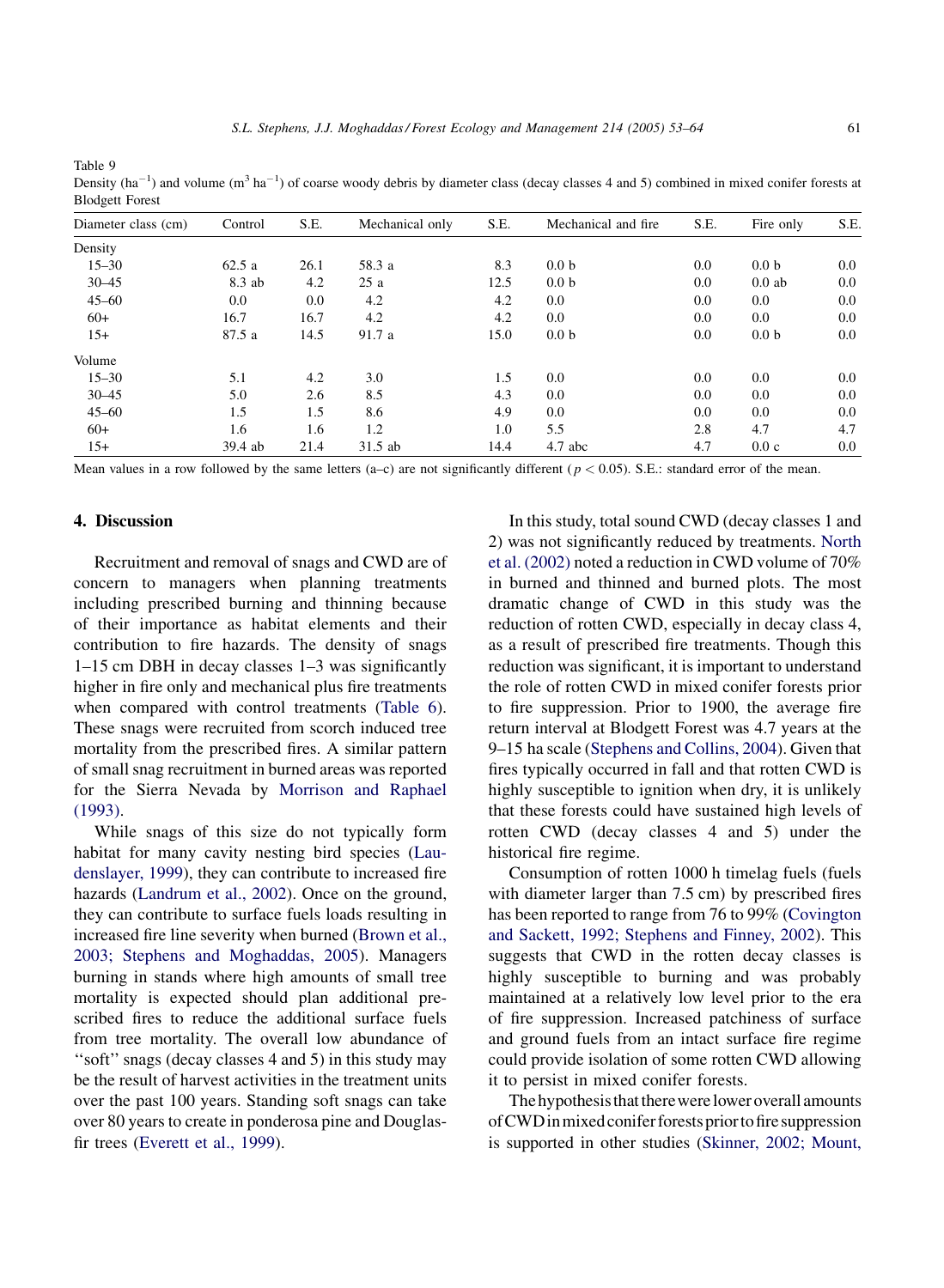[2002; Brown et al., 2003\)](#page-11-0). Current US Forest Service Sierra Nevada Forest Plan Amendment [\(USDA, 2004](#page-11-0)) guidelines for CWD retention range from 59 to  $118 \text{ m}^3 \text{ ha}^{-1}$  and are substantially higher than the CWD remaining in our burn units after prescribed fire.

US Forest Service CWD and snag guidelines may not be reached immediately post burn, though they may be fulfilled in the future by additional snags recruited from fire and post fire insect related mortality. Some have suggested that flexibility in snag retention guidelines may be needed to accomplish retention goals across landscapes [\(Everett et al., 1999; Ganey,](#page-10-0) [1999; Stephens, 2004\)](#page-10-0). The high variability in CWD from this and previous studies suggests that a single average or range may not be appropriate to manage CWD and snags over a wide range of landscapes. One of the limitations on information from CWD and snag dynamics is the rarity of forests with intact disturbance regimes in western North America; most of our contemporary data come from forests that have been significantly modified by anthropogenic influences such as logging and fire suppression. The management decisions in the 20th century have probably increased CWD and snag abundance in many forest types in the western US. However, repeated harvesting that focused on larger trees has reduced the abundance of snags and CWD in larger size classes in many western US forests.

With respect to habitat, there are concerns that significant reductions in CWD can negatively impact some wildlife populations. This has been documented for several avian and mammalian species ([Bull, 1999;](#page-10-0) [Bunnell et al., 1999\)](#page-10-0) although [Pyare and Longland](#page-11-0) [\(2002\)](#page-11-0) did not find a relationship between the abundance of CWD or snags and the occurrence of flying squirrels (Glaucomys sabrinus Show) in Sierra Nevada old-growth forests. This suggests that the influence of increasing or decreasing CWD and snags may be species and site specific. It is also important to note that snags created by wildfires or within prescribed burns eventually fall over and become CWD at faster rates than snags created by drought ([Morrison and Raphael, 1993; Landrum et al., 2002\)](#page-11-0).

# 5. Conclusion

Many managers are interested in soft snag and CWD availability ([Everett et al., 1999; USDA, 2004\)](#page-10-0). A key question is to what degree do managers protect and recruit soft snags and decayed CWD (decay classes 4 and 5) in forest types where fire was once a common ecosystem process? Active recruitment and retention of soft snags is probably not a goal that is easily integrated with the reintroduction of fire at a landscape level, particularly in forests that once experienced frequent, low–moderate intensity fire regimes. High fuel continuity from a century of fire suppression will make it difficult to retain large amounts of decayed snags and CWD during the first prescribed fires. Subsequent fires may retain more snags and CWD because fuel continuity will be reduced allowing more large woody materials to persist.

The loss of decayed CWD and snags may be an undesirable forest management outcome in some cases, though other studies have suggested that current levels of CWD are in part due to fire exclusion ([Robertson and Bowser, 1999; Skinner, 2002\)](#page-11-0). Retention of relatively high CWD levels and snags may benefit some wildlife species in the short-term but increases in fire hazards and increased difficulties in fire control are the consequence. High fuel loads also increase the probability of snag and CWD consumption when an area inevitably burns ([Brown et al., 2003;](#page-10-0) [Stephens, 2004\)](#page-10-0). The influences of altering CWD and snag characteristics should be analyzed in the context of long-term forest management goals, including the reintroduction of fire as an ecosystem process and production of forests that can incorporate wildfire without tree mortality outside a desired range.

Work by [Knapp et al. \(2005\)](#page-10-0) and data presented in this work indicated that prescribed burns implemented in the fall will have higher rates of CWD consumption than those implemented in the spring season. The higher burn severity of fall burns may result in higher rates of snag recruitment, though these snags will take time to develop into the advanced decomposition states. Managers should emphasize restoring the process of fire, which along with other agents of mortality and decay, creates and removes CWD and snags at a landscape scale.

## Acknowledgments

This is contribution number 64 of the National Fire and Fire Surrogate Project (FFS), funded by the U.S.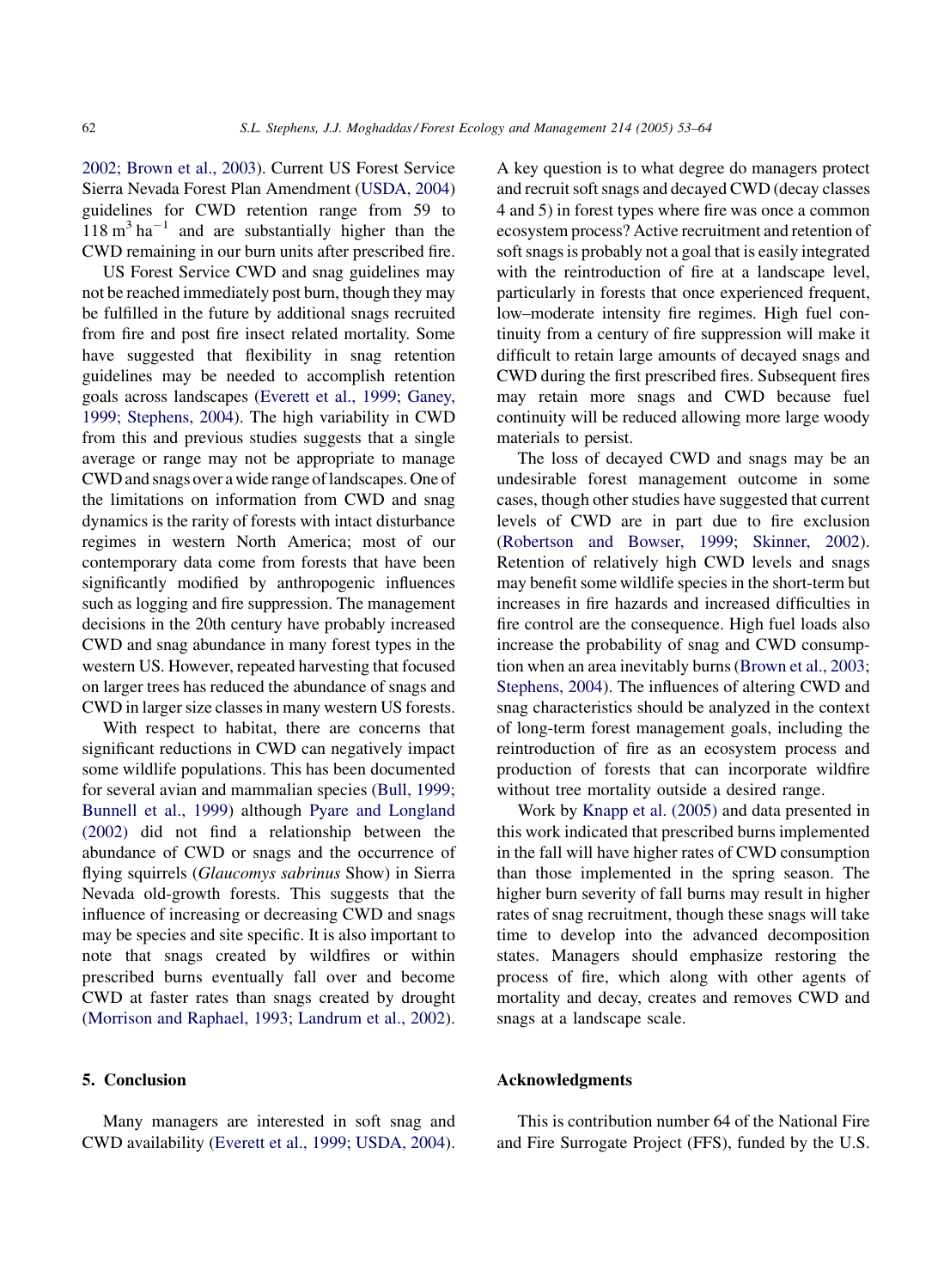<span id="page-10-0"></span>Joint Fire Science Program. We would like to especially thank the University of California Blodgett Forest Research Station for their dedicated cooperation and support of the Fire Surrogate Study. Thanks to Erik Drews for his assistance with this paper. We also thank the U.C. Berkeley FFS Research Team and all 2001–2004 summer field assistants.

#### References

- Bate, L.J., Garton, E.O., Wisdom, M.J., 1999. Estimating Snag and Large Tree Densities and Distributions on a Landscape for Wildlife Management. USDA For. Serv. Gen. Tech. Rep., PNW-425. Pacific Northwest Research Station, La Grande, OR, 80 pp.
- Bate, L.J., Torgersen, T.R., Wisdom, M.J., Garton, E.O., 2004. Performance of sampling methods to estimate log characteristics for wildlife. For. Ecol. Manage. 199, 83–102.
- Beatty, M.R., Taylor, A.H., 2001. Spatial and temporal variation of fire regimes in a mixed conifer forest landscape, southern Cascades, CA, USA. J. Biogeography 28, 955–966.
- Brown, J.K., Reinhardt, E.D., Kramer, K.A., 2003. Coarse Woody Debris: Managing Benefits and Fire Hazard in the Recovering Forest. USDA For. Serv. Gen. Tech. Rep., RMRS-105. Rocky Mountain Research Station, Fort Collins, CO.
- Bull, E., 1999. The value of course woody debris to vertebrates in the Pacific northwest. In: Laudenslayer Jr., W.F., Shea, P.J., Valentine, B.E., Weatherspoon, P.C., Lisle, T.E. (Technical Coordinators). Proceedings of the Symposium on the Ecology and Management of Dead Wood in Western Forests. USDA For. Serv. Gen. Tech. Rep., PSW-181. Pacific Southwest Research Station, Albany, CA, 2002, 949 pp.
- Bunnell, F.L., Houde, I., Johnston, B, Wind, E., 1999. How dead trees sustain live organisms in western forests. In: Laudenslayer Jr., W.F., Shea, P.J., Valentine, B.E., Weatherspoon, P.C., Lisle, T.E. (Technical Coordinators). Proceedings of the Symposium on the Ecology and Management of Dead Wood in Western Forests. USDA For. Serv. Gen. Tech. Rep., PSW-181. Pacific Southwest Research Station, Albany, CA, 2002, 949 pp.
- CDF, 2003. The Changing California: Forest and Range 2003 Assessment. California Department of Forestry and Fire Protection, Sacramento, CA, 197 pp..
- Covington, W.W., Sackett, S.S., 1992. Soil mineral nitrogen changes following prescribed burning in ponderosa pine. For. Ecol. Manage. 54, 175–191.
- Drumm, M.K., 1999. Fire history in the mixed conifer series of the Kings River Adaptive Management Area, Sierra National Forest, California. M.S. Thesis, Humboldt State University, Arcata, CA, 32 pp.
- Everett, R., Lehmkuhl, J., Schellhaas, R., Ohlson, P., Keenum, D., Riesterer, H., Spurbeck, D., 1999. Snag dynamics in a chronosequence of 26 wildfires on the east slope of the Cascade range in Washington State, USA. Int. J. Wildland Fire 9, 223– 234.
- Franklin, J.F., Spies, T.A., Van Pelt, R., Carey, A.B., Thornburgh, D.A., Berg, D.R., Lindenmayer, D.B., Harmon, M.E., Keeton, W.S., Shaw, D.C., Bible, K., Chen, J., 2002. Disturbance and structural development of natural forest ecosystems with silvicultural implications, using Douglas-fir forests as an example. For. Ecol. Manage. 155, 399–423.
- Ganey, J.L., 1999. Snag density and composition of snags populations on two National Forest in northern Arizona. For. Ecol. Manage. 117, 169–178.
- Graham, R.T., McCaffrey, S., Jain, T.B., 2004. Science Basis for Changing Forest Structure to Modify Wildfire Behavior and Severity. USDA For. Serv. Gen. Tech. Rep., RMRS-120. Rocky Mountain Research Station, Ogden, UT, 43 pp.
- Harmon, M.E., Cromack Jr., K., Smith, B.G., 1987. Coarse woody debris in mixed conifer forests, Sequoia National Park, CA. Can. J. For. Res. 17, 1265–1272.
- Hart, S.C., Firestone, M.K., Paul, E.A., 1992. Decomposition and nutrient dynamics of ponderosa pine needles in a Mediterraneantype climate. Can. J. For. Res. 22, 306–314.
- Innes, J., North, M., 2004. Effect of silvicultural treatments and prescribed fire on coarse woody debris dynamics in a Sierran oldgrowth mixed conifer forest. In: Proceedings of the Ecological Society of America, 2004 Annual Meeting, Portland, Oregon.
- Knapp, E.E., Stephens, S.L., McIver, J.D., Moghaddas, J.J., Keeley, J.E., 2004. The Fire and Fire Surrogate Study in the Sierra Nevada: evaluating restoration treatments at Blodgett Experimental Forest and Sequoia National Park. Proceedings of the Sierra Nevada Science Symposium. USDA For. Serv. Gen. Tech. Rep. Pacific Southwest Research Station, in press.
- Knapp, E.E., Keeley, J.E., Ballenger, E.A., Brennan, T.J., 2005. Fuel reduction and coarse woody debris dynamics with early season and late season prescribed fire in a Sierra Nevada mixed conifer forest. For. Ecol. Manage. 208, 383–397.
- Landrum, M.F., Laudenslayer Jr., W.F., Atzet, T., 2002. Demography of snags in eastside pine forests of California. In: Laudenslayer Jr., W.F., Shea, P.J., Valentine, B.E., Weatherspoon, P.C., Lisle, T.E. (Technical Coordinators). Proceedings of the Symposium on the Ecology and Management of Dead Wood in Western Forests. USDA For. Serv. Gen. Tech. Rep., PSW-181. Pacific Southwest Research Station, Albany, CA, 2002, 949 pp.
- Laudenslayer, W.F., Darr, H.H., 1990. Historical effects of logging on forests of the Cascade and Sierra Nevada ranges of California. Trans. West. Sect. Wildl. Soc. 26, 12–23.
- Laudenslayer, W.F., 1999. Nesting bird use of snags in eastside pine forests. In: Laudenslayer Jr., W.F., Shea, P.J., Valentine, B.E., Weatherspoon, P.C., Lisle, T.E. (Technical Coordinators). Proceedings of the Symposium on the Ecology and Management of Dead Wood in Western Forests. USDA For. Serv. Gen. Tech. Rep., PSW-181. Pacific Southwest Research Station, Albany, CA, 2002, 949 pp.
- Lehmkuhl, J.F., Everett, R.L., Schellhaas, R., Ohlson, P., Keenum, D., Riesterer, H., Spurbeck, D., 2003. Cavities in snags along a wildfire chronosequence in eastern Washington. J. Wildl. Manage. 67, 219–228.
- Lindenmayer, D.B., Franklin, J.F., 2002. Conserving Forest Biodiversity. A Comprehensive Multiscaled Approach. Island Press, Washington, DC.